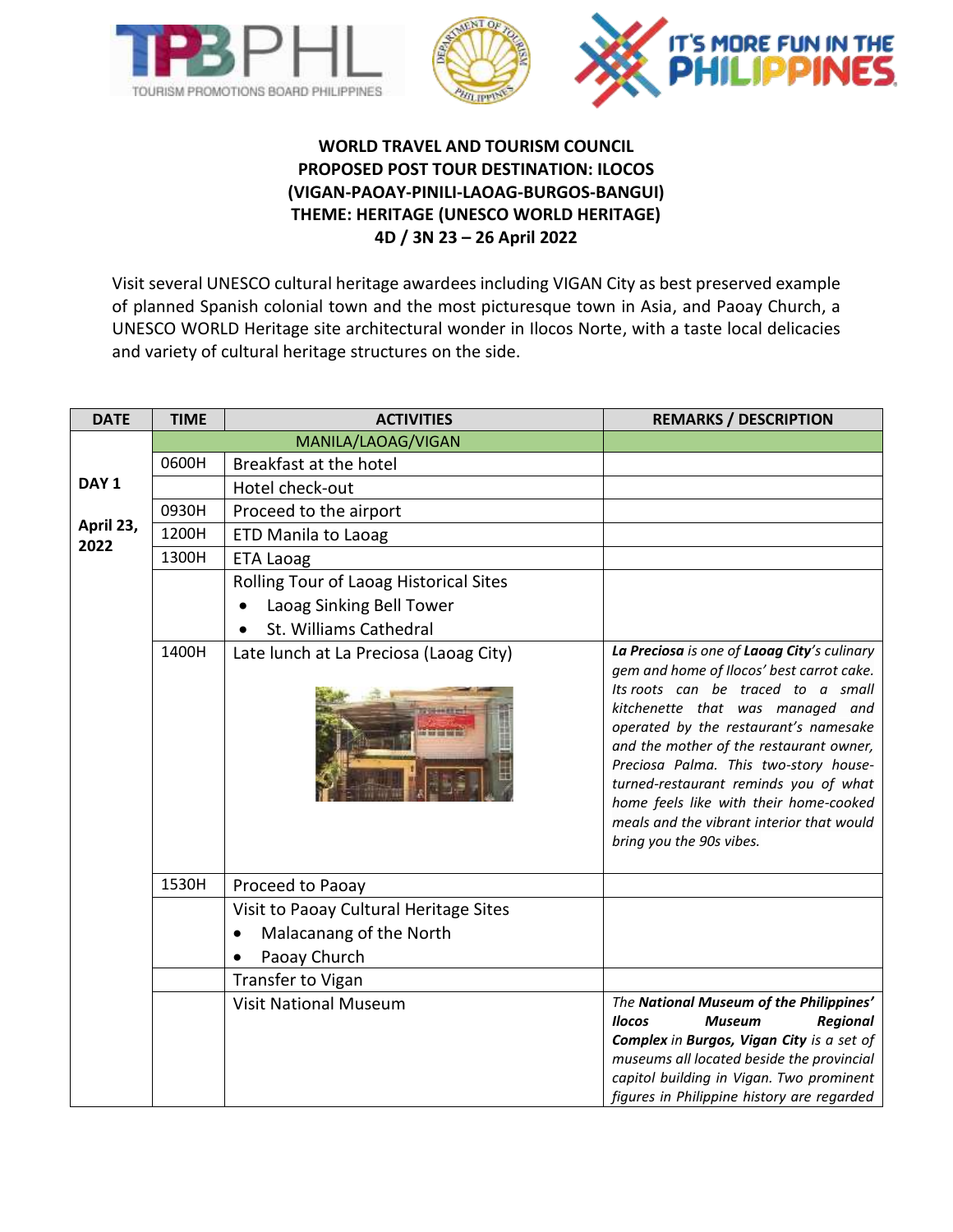|                  |       | Check-in at Hotel Luna                                                                                        | in this museum namely Padre Jose<br>Burgos, who was one of the 3 martyr<br>priests who sought reform from the<br>Spanish colonization, as well as the 6th<br>President of the Philippines, Elpidio<br>Quirino.<br>Located at the heart of the Heritage |
|------------------|-------|---------------------------------------------------------------------------------------------------------------|--------------------------------------------------------------------------------------------------------------------------------------------------------------------------------------------------------------------------------------------------------|
|                  |       |                                                                                                               | Village in Vigan City and listed as a World<br>Heritage Site by UNESCO, Hotel Luna is<br>the first and only museum hotel in the<br>Philippines.                                                                                                        |
|                  | 1800H | Tour of Hotel Luna Museum<br>Incentivized Dinner at Hotel Luna<br>(with Entertainment at Commedore or Azoeta) |                                                                                                                                                                                                                                                        |
|                  |       |                                                                                                               |                                                                                                                                                                                                                                                        |
|                  |       | Overnight at the hotel                                                                                        |                                                                                                                                                                                                                                                        |
| DAY <sub>2</sub> |       | <b>VIGAN</b>                                                                                                  |                                                                                                                                                                                                                                                        |
| April 24,        | 0600H | Breakfast at the hotel                                                                                        |                                                                                                                                                                                                                                                        |
| 2022             | 0700H | Early morning walk at the Heritage Village Tour                                                               |                                                                                                                                                                                                                                                        |
|                  |       | Calesa ride                                                                                                   |                                                                                                                                                                                                                                                        |
|                  |       | Bantay Church and Bell tower                                                                                  |                                                                                                                                                                                                                                                        |
|                  | 1000H | Back to hotel                                                                                                 |                                                                                                                                                                                                                                                        |
|                  |       |                                                                                                               |                                                                                                                                                                                                                                                        |
|                  |       | Freshen up                                                                                                    |                                                                                                                                                                                                                                                        |
|                  |       | Lunch in Vigan                                                                                                | Recommendations (for vetting)                                                                                                                                                                                                                          |
|                  |       |                                                                                                               | Hidden Garden-Vigan City;<br>$\bullet$<br>Ikan Seafooods Restaurant-                                                                                                                                                                                   |
|                  |       |                                                                                                               | Caoayan, IS;                                                                                                                                                                                                                                           |
|                  |       |                                                                                                               | Tito Bert's Farm and                                                                                                                                                                                                                                   |
|                  |       |                                                                                                               | Restaurant in Sto Domingo                                                                                                                                                                                                                              |
|                  | 1300H | Tour:                                                                                                         |                                                                                                                                                                                                                                                        |
|                  |       | <b>Baluarte</b><br>$\bullet$                                                                                  | The <b>Baluarte</b> or fortress is a must-see<br>attraction. The mini zoo with animals<br>from other countries and others endemic<br>to the Philippines, is a private collection of                                                                    |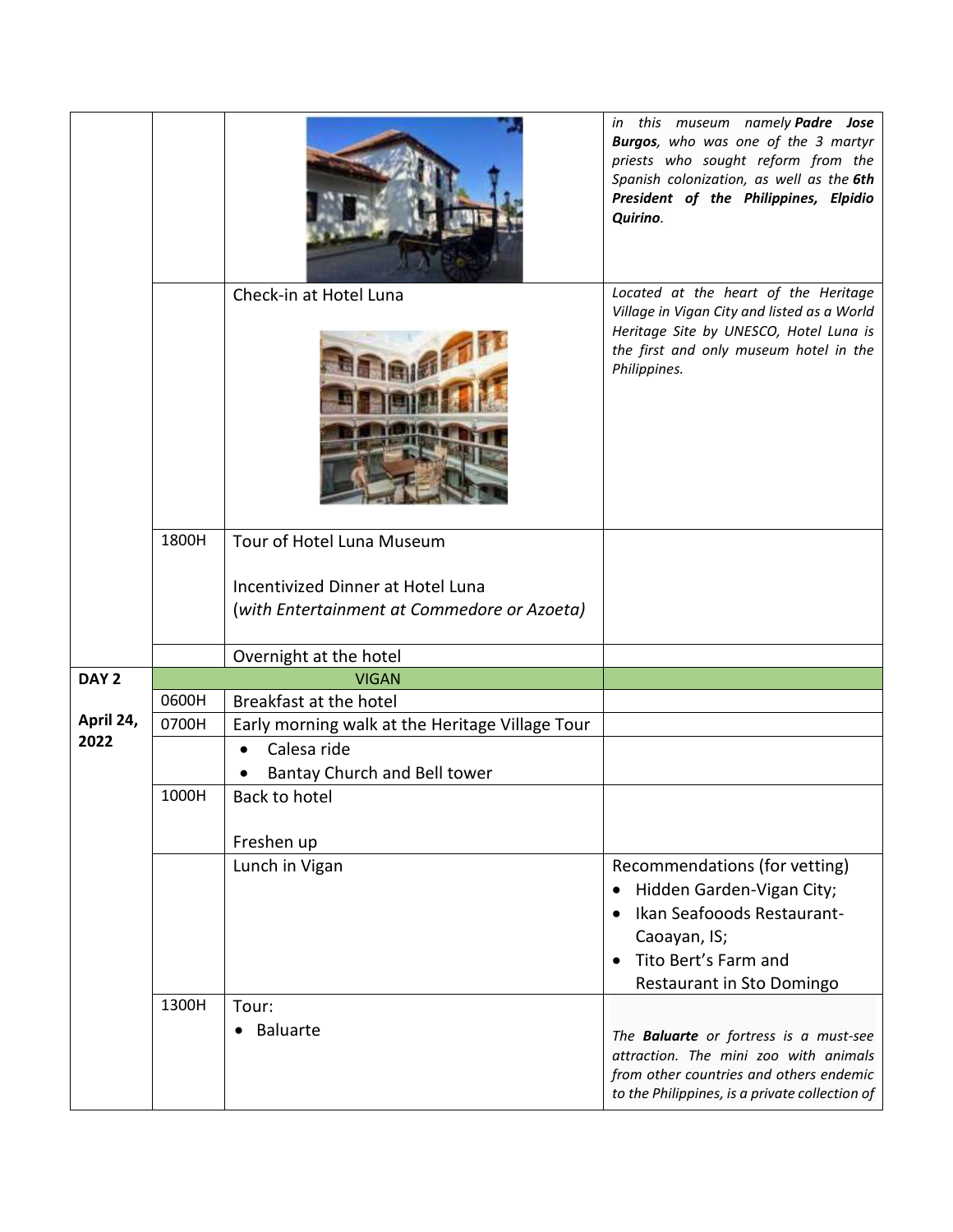|                 | Pagburnayan                                                                                                              | Mr. Chavit Singson, a well-loved son of<br>Vigan and well-known to most Filipinos<br>and foreigners who follow the Philippine<br>political scene.<br>Pagburnayan Jar Making is a place where<br>they used the old and authentic methods<br>in pottery making.<br>Guests get to experience pottery making<br>for themselves.                                                                                                                                                                                                                                                                         |
|-----------------|--------------------------------------------------------------------------------------------------------------------------|-----------------------------------------------------------------------------------------------------------------------------------------------------------------------------------------------------------------------------------------------------------------------------------------------------------------------------------------------------------------------------------------------------------------------------------------------------------------------------------------------------------------------------------------------------------------------------------------------------|
|                 | St. Paul Church and Simbahan A-basit<br>$\bullet$<br><b>Empanada Making and Tasting</b><br>(subject to health protocols) |                                                                                                                                                                                                                                                                                                                                                                                                                                                                                                                                                                                                     |
| 1700H           | Return to Hotel Luna<br>Freshen up                                                                                       |                                                                                                                                                                                                                                                                                                                                                                                                                                                                                                                                                                                                     |
| 1800H           | Dinner with Cultural Presentation Hotel Luna<br>Azotea Roof deck or Calle Brewery                                        | Walking distance. Night walk in<br>Calle Crisologo included                                                                                                                                                                                                                                                                                                                                                                                                                                                                                                                                         |
|                 | Back to hotel/overnight                                                                                                  |                                                                                                                                                                                                                                                                                                                                                                                                                                                                                                                                                                                                     |
|                 | PINILI - BURGOS - LAOAG                                                                                                  |                                                                                                                                                                                                                                                                                                                                                                                                                                                                                                                                                                                                     |
| 0600H           | Breakfast at the hotel                                                                                                   |                                                                                                                                                                                                                                                                                                                                                                                                                                                                                                                                                                                                     |
| 0800H           | Check out hotel                                                                                                          |                                                                                                                                                                                                                                                                                                                                                                                                                                                                                                                                                                                                     |
| 0900H           | Depart for Pinili for Abel Loom Weaving                                                                                  |                                                                                                                                                                                                                                                                                                                                                                                                                                                                                                                                                                                                     |
| 1000H-<br>1100H | Abel loom weaving and demonstration by the<br>National Leaving Treasure Awardee Magdalena<br>Gamay                       | In Pinili, Ilocos Norte, centuries-worth of<br>history and tradition find their finest<br>incarnation in the hands of 96 year old<br>Magdalena Gamayo. Born<br>in<br>1924, Gawad<br>Manlilikha<br>sa<br>ng<br>Bayan (GAMABA) awardee Magdalena<br>Gamayo is a master weaver of<br>the inabel cloth - the historical cotton<br>fabric bartered for gold in the Galleon<br>Trade and mentioned in the classic<br>Ilocano epic Biag ni Lam-ang. She has<br>been a mag-aabel for over 80 years,<br>learning the craft at age 15 by watching<br>her aunts work at the height of the Second<br>World War. |
| 1115H-<br>1230H | Travel from Pinili to Laoag for lunch                                                                                    |                                                                                                                                                                                                                                                                                                                                                                                                                                                                                                                                                                                                     |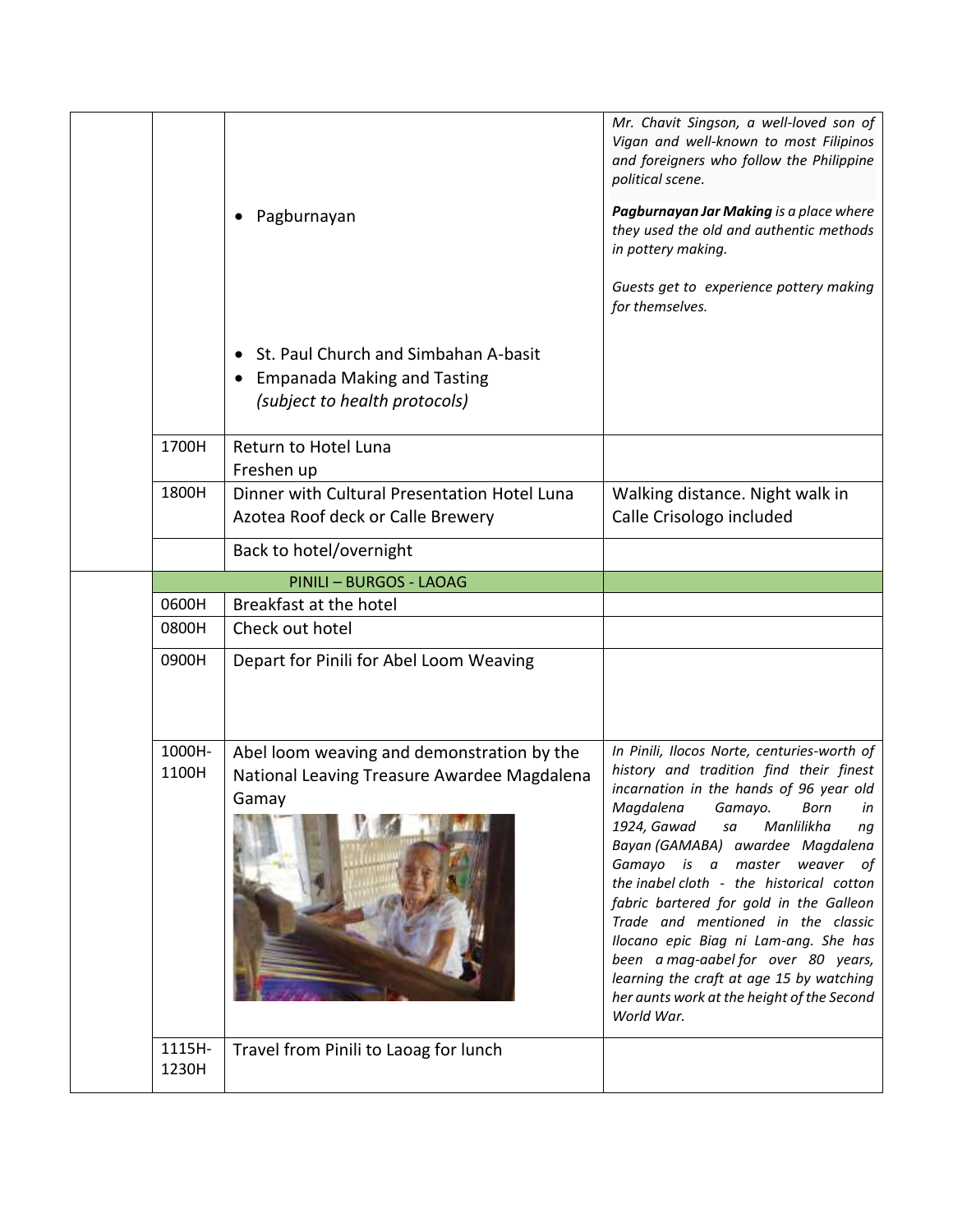| 1230H-<br>1345H | Lunch at Saramsaram Restaurant                                                                                                           | Saramsam is an Iluko word, which means<br>informal and constant dining, with<br>connotations of a fun atmosphere of<br>friends getting together to eat.<br>The Restaurant is furnished with an<br>eclectic mix of furniture and decor, which<br>complement each other to exude a<br>bohemian atmosphere. |
|-----------------|------------------------------------------------------------------------------------------------------------------------------------------|----------------------------------------------------------------------------------------------------------------------------------------------------------------------------------------------------------------------------------------------------------------------------------------------------------|
| 1400H-<br>1500H | Proceed to Burgos for:<br>C1 Burgos Windfarm (overlooking Bangui<br>Windfarm)<br>Kapurpurawan Rock Formation<br>Cape Bojeador Lighthouse |                                                                                                                                                                                                                                                                                                          |
| 1500H-<br>1545H | <b>Burgos Windfarm</b>                                                                                                                   | The second wind farm built in the province<br>of Ilocos Norte and the largest project of<br>its kind in the Philippines.                                                                                                                                                                                 |
|                 | Kapurpurawan Rock Formation                                                                                                              | One of the man-made natural wonders of<br>Burgos frequented by 286,998 tourist in<br>2019, it is one of the most visited tourist<br>destination in Ilocos.                                                                                                                                               |
|                 | Cape Bojeador Lighthouse                                                                                                                 | Cape Bojeador Lighthouse, also known as<br>Burgos Lighthouse, is a cultural heritage<br>structure in Burgos, Ilocos Norte, that was<br>established during the Spanish Colonial<br>period in the Philippines After over 100                                                                               |